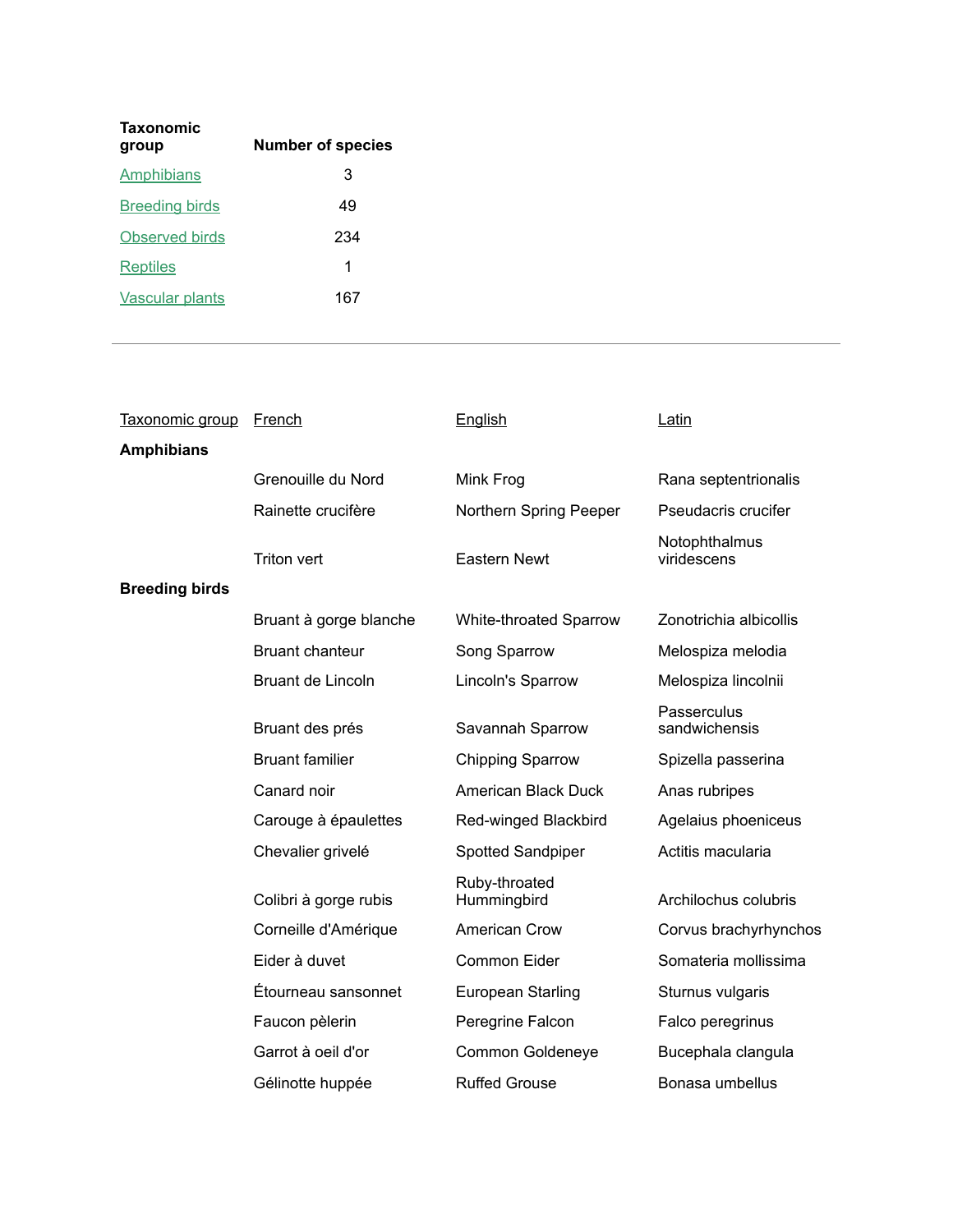| Goéland marin             | <b>Great Black-backed Gull</b>         | Larus marinus                       |
|---------------------------|----------------------------------------|-------------------------------------|
| Grand-duc d'Amérique      | <b>Great Horned Owl</b>                | Bubo virginianus                    |
| Grive à dos olive         | Swainson's Thrush                      | Catharus ustulatus                  |
| Hirondelle à front blanc  | <b>Cliff Swallow</b>                   | Hirundo pyrrhonota                  |
| Hirondelle bicolore       | <b>Tree Swallow</b>                    | Tachycineta bicolor                 |
| Hirondelle de rivage      | <b>Bank Swallow</b>                    | Riparia riparia                     |
| Hirondelle rustique       | <b>Barn Swallow</b>                    | Hirundo rustica                     |
| Jaseur d'Amérique         | Cedar Waxwing                          | Bombycilla cedrorum                 |
| Junco ardoisé             | Dark-eyed Junco                        | Junco hyemalis                      |
| Marouette de Caroline     | Sora                                   | Porzana carolina                    |
| Martin-pêcheur d'Amérique | <b>Belted Kingfisher</b>               | Ceryle alcyon                       |
| Merle d'Amérique          | American Robin                         | Turdus migratorius                  |
| Merlebleu de l'Est        | Eastern Bluebird                       | Sialia sialis                       |
| Mésange à tête noire      | <b>Black-capped Chickadee</b>          | Parus atricapillus                  |
| Moineau domestique        | House Sparrow                          | Passer domesticus                   |
| Moqueur chat              | <b>Gray Catbird</b>                    | Dumetella carolinensis              |
| Moucherolle des aulnes    | Alder Flycatcher                       | Empidonax alnorum                   |
| Paruline à croupion jaune | Yellow-rumped Warbler                  | Dendroica coronata                  |
|                           | <b>Black-throated Green</b>            |                                     |
| Paruline à gorge noire    | Warbler<br><b>Blackburnian Warbler</b> | Dendroica virens<br>Dendroica fusca |
| Paruline à gorge orangée  |                                        |                                     |
| Paruline à joues grises   | Nashville Warbler                      | Vermivora ruficapilla               |
| Paruline à tête cendrée   | Magnolia Warbler                       | Dendroica magnolia                  |
| Paruline du Canada        | Canada Warbler                         | Wilsonia canadensis                 |
| Paruline flamboyante      | American Redstart                      | Setophaga ruticilla                 |
| Paruline jaune            | <b>Yellow Warbler</b>                  | Dendroica petechia                  |
| Paruline obscure          | <b>Tennessee Warbler</b>               | Vermivora peregrina                 |
| Pic flamboyant            | Northern Flicker                       | Colaptes auratus                    |
| Pluvier kildir            | Killdeer                               | Charadrius vociferus                |
| Quiscale bronzé           | <b>Common Grackle</b>                  | Quiscalus quiscula                  |
| Quiscale rouilleux        | <b>Rusty Blackbird</b>                 | Euphagus carolinus                  |
| Roitelet à couronne dorée | Golden-crowned Kinglet                 | Regulus satrapa                     |
| Troglodyte familier       | House Wren                             | Troglodytes aedon                   |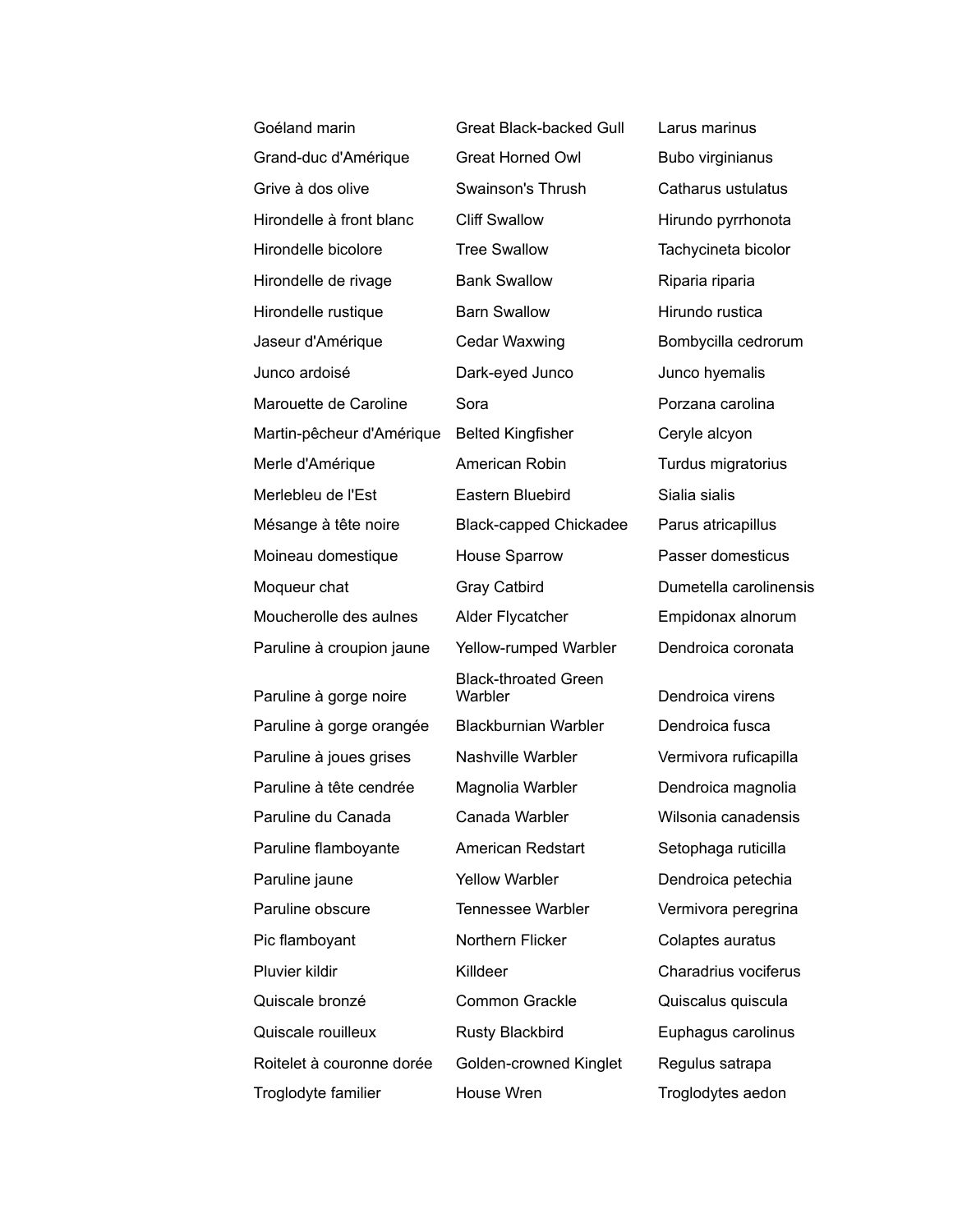| Viréo aux yeux rouges |
|-----------------------|
| Viréo de Philadelphie |

**Observed birds**

Red-eyed Vireo **Vireo Vireo olivaceus** 

Philadelphia Vireo Vireo philadelphicus

## Aigle royal **August Colden Eagle Aquila chrysaetos** Aigrette bleue Little Blue Heron Egretta caerulea Alouette hausse-col Horned Lark Eremophila alpestris Arlequin plongeur **Harlequin Duck** Histrionicus histrionicus Autour des palombes Morthern Goshawk Accipiter gentilis Balbuzard pêcheur Cosprey **Pandion haliaetus** Barge hudsonienne Hudsonian Godwit Limosa haemastica Bec-croisé bifascié White-winged Crossbill Loxia leucoptera Bec-croisé des sapins Red Crossbill Loxia curvirostra Bécasse d'Amérique **American Woodcock** Scolopax minor Bécasseau à croupion blanc White-rumped Sandpiper Calidris fuscicollis Bécasseau à poitrine cendrée **Pectoral Sandpiper** Calidris melanotos Bécasseau de Baird Baird's Sandpiper Calidris bairdii Bécasseau maubèche Red Knot Calidris canutus Bécasseau minuscule Least Sandpiper Calidris minutilla Bécasseau sanderling Sanderling Sanderling Calidris alba Bécasseau semipalmé Semipalmated Sandpiper Calidris pusilla Bécasseau variable **Dunlin** Dunlin Calidris alpina Bécasseau violet **Purple Sandpiper** Calidris maritima Bécassin roux Short-billed Dowitcher Limnodromus griseus Bécassine des marais Common Snipe **Gallinago gallinago** Bernache cravant Brant Branta bernicla Bernache du Canada Canada Goose Branta canadensis Bihoreau gris Black-crowned Night-Heron Nycticorax nycticorax Bruant à couronne blanche White-crowned Sparrow Zonotrichia leucophrys Bruant à gorge blanche White-throated Sparrow Zonotrichia albicollis Bruant chanteur **Song Sparrow** Melospiza melodia Bruant de Lincoln **Lincoln's Sparrow** Melospiza lincolnii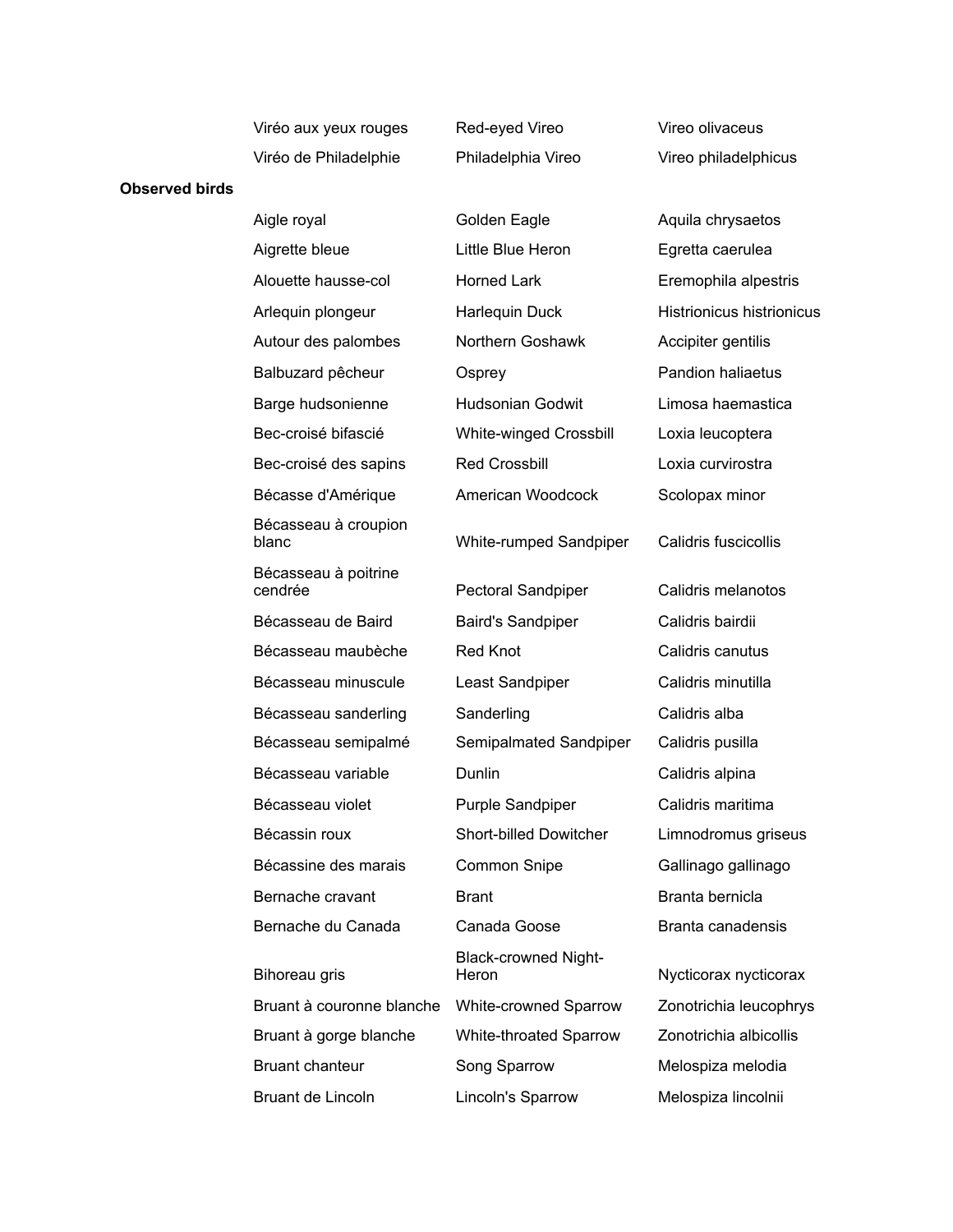| Bruant des marais        | Swamp Sparrow                | Melospiza georgiana          |
|--------------------------|------------------------------|------------------------------|
| Bruant des neiges        | Snow Bunting                 | Plectrophenax nivalis        |
| Bruant des prés          | Savannah Sparrow             | Passerculus<br>sandwichensis |
| <b>Bruant familier</b>   | <b>Chipping Sparrow</b>      | Spizella passerina           |
| <b>Bruant fauve</b>      | Fox Sparrow                  | Passerella iliaca            |
| Bruant hudsonien         | American Tree Sparrow        | Spizella arborea             |
| Bruant lapon             | Lapland Longspur             | Calcarius Iapponicus         |
| Bruant vespéral          | <b>Vesper Sparrow</b>        | Pooecetes gramineus          |
| Busard Saint-Martin      | Northern Harrier             | Circus cyaneus               |
| Buse à épaulettes        | Red-shouldered Hawk          | <b>Buteo lineatus</b>        |
| Buse à queue rousse      | Red-tailed Hawk              | Buteo jamaicensis            |
| Buse pattue              | Rough-legged Hawk            | Buteo lagopus                |
| Butor d'Amérique         | American Bittern             | Botaurus lentiginosus        |
| Canard branchu           | <b>Wood Duck</b>             | Aix sponsa                   |
| Canard chipeau           | Gadwall                      | Anas strepera                |
| Canard colvert           | Mallard                      | Anas platyrhynchos           |
| Canard d'Amérique        | American Wigeon              | Anas americana               |
| Canard noir              | American Black Duck          | Anas rubripes                |
| Canard pilet             | Northern Pintail             | Anas acuta                   |
| Canard souchet           | Northern Shoveler            | Anas clypeata                |
| Cardinal à poitrine rose | Rose-breasted Grosbeak       | Pheucticus Iudovicianus      |
| Cardinal rouge           | Northern Cardinal            | Cardinalis cardinalis        |
| Carouge à épaulettes     | Red-winged Blackbird         | Agelaius phoeniceus          |
| Chardonneret jaune       | American Goldfinch           | Carduelis tristis            |
| Chevalier grivelé        | Spotted Sandpiper            | Actitis macularia            |
| Chevalier solitaire      | Solitary Sandpiper           | Tringa solitaria             |
| Chouette épervière       | Northern Hawk Owl            | Surnia ulula                 |
| Chouette lapone          | Great Gray Owl               | Strix nebulosa               |
| Chouette rayée           | <b>Barred Owl</b>            | Strix varia                  |
| Colibri à gorge rubis    | Ruby-throated<br>Hummingbird | Archilochus colubris         |
| Combattant varié         | Ruff                         | Philomachus pugnax           |
|                          |                              |                              |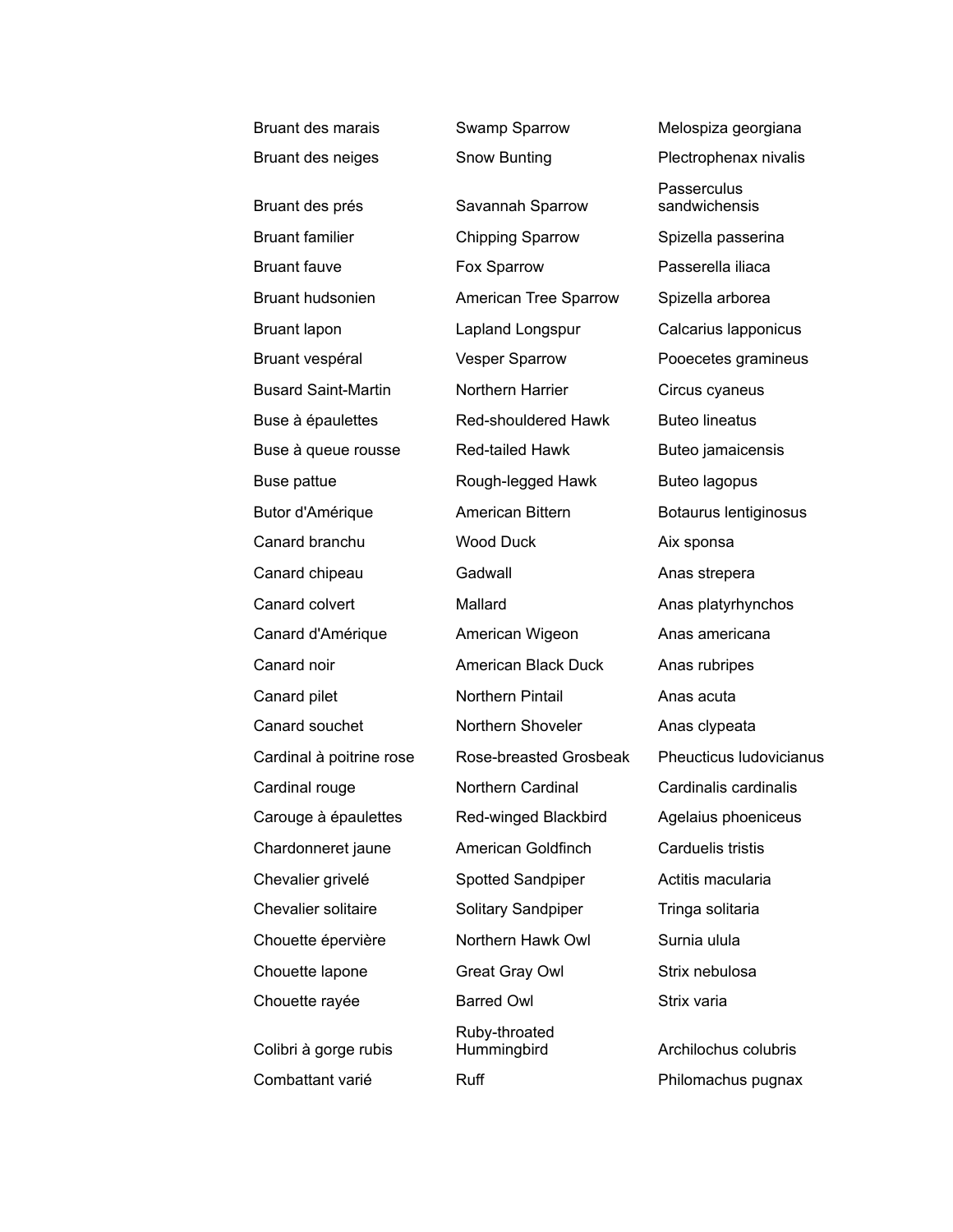Corneille d'Amérique American Crow Corvus brachyrhynchos Coulicou à bec noir Black-billed Cuckoo Courlis corlieu Whimbrel Numenius phaeopus Crécerelle d'Amérique American Kestrel Falco sparverius Durbec des sapins Pine Grosbeak Pinicola enucleator Eider à duvet Common Eider Somateria mollissima Eider à tête grise **King Eider** Somateria spectabilis Engoulevent bois-pourri Whip-poor-will Caprimulgus vociferus Engoulevent d'Amérique Common Nighthawk Chordeiles minor Engoulevent de Caroline Chuck-will's-widow Caprimulgus carolinensis Épervier brun Sharp-shinned Hawk Accipiter striatus Épervier de Cooper Cooper's Hawk Accipiter cooperii Étourneau sansonnet European Starling Sturnus vulgaris Faucon émerillon Merlin Merlin Falco columbarius Faucon gerfaut **Gyrfalcon** Gyrfalcon Falco rusticolus Faucon pèlerin **Peregrine Falcon** Falco peregrinus Fou de Bassan **Northern Gannet** Morus bassanus Foulque d'Amérique **American Coot** Fulica americana Fuligule à collier **Ring-necked Duck** Aythya collaris Fuligule milouinan **Greater Scaup** Aythya marila Garrot à oeil d'or common Goldeneye Bucephala clangula Garrot d'Islande **Barrow's Goldeneye** Bucephala islandica Geai bleu Blue Jay Cyanocitta cristata Gélinotte huppée **Ruffed Grouse** Bonasa umbellus Goéland à bec cerclé Ring-billed Gull Larus delawarensis Goéland arctique **Iceland Gull** Larus glaucoides Goéland argenté **Herring Gull** Larus argentatus Goéland bourgmestre Glaucous Gull Larus hyperboreus Goéland de Thayer Thayer's Gull Larus thayeri Goéland marin Great Black-backed Gull Larus marinus Goglu des prés **Bobolink** Dolichonyx oryzivorus

Cormoran à aigrettes Double-crested Cormorant Phalacrocorax auritus **Coccyzus** erythropthalmus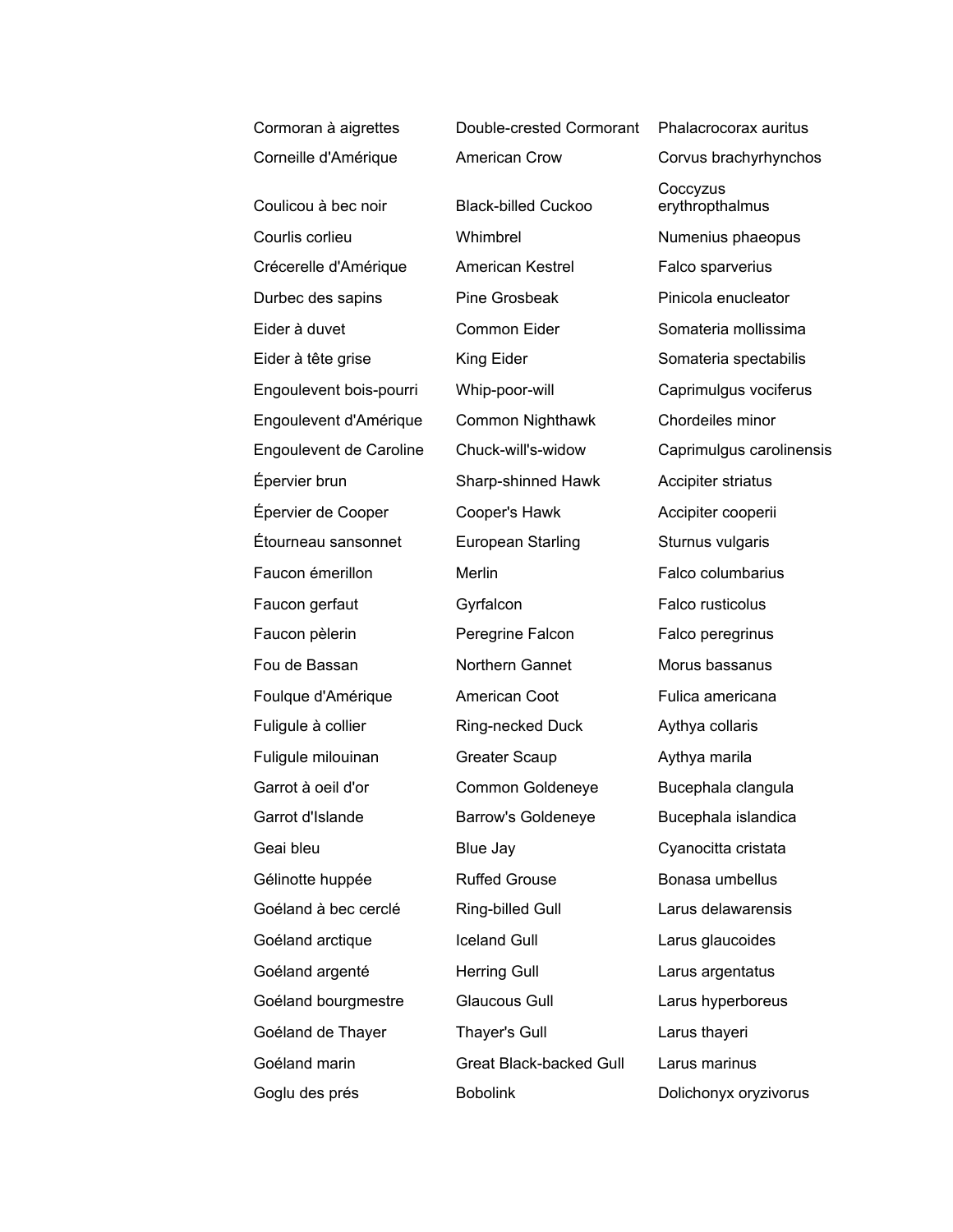| <b>Grand Chevalier</b>   | <b>Greater Yellowlegs</b> | Tringa melanoleuca            |
|--------------------------|---------------------------|-------------------------------|
| <b>Grand Corbeau</b>     | Common Raven              | Corvus corax                  |
| <b>Grand Cormoran</b>    | <b>Great Cormorant</b>    | Phalacrocorax carbo           |
| <b>Grand Harle</b>       | Common Merganser          | Mergus merganser              |
| Grand Héron              | <b>Great Blue Heron</b>   | Ardea herodias                |
| <b>Grand Pic</b>         | Pileated Woodpecker       | Dryocopus pileatus            |
| Grand-duc d'Amérique     | <b>Great Horned Owl</b>   | Bubo virginianus              |
| Grèbe à bec bigarré      | Pied-billed Grebe         | Podilymbus podiceps           |
| Grèbe esclavon           | <b>Horned Grebe</b>       | Podiceps auritus              |
| Grèbe jougris            | Red-necked Grebe          | Podiceps grisegena            |
| Grimpereau brun          | <b>Brown Creeper</b>      | Certhia americana             |
| Grive à dos olive        | Swainson's Thrush         | Catharus ustulatus            |
| Grive à joues grises     | Grey-cheeked Thrush       | Catharus minimus              |
| Grive des bois           | <b>Wood Thrush</b>        | Hylocichla mustelina          |
| Grive fauve              | Veery                     | Catharus fuscescens           |
| Grive solitaire          | <b>Hermit Thrush</b>      | Catharus guttatus             |
| Gros-bec errant          | <b>Evening Grosbeak</b>   | Coccothraustes<br>vespertinus |
| Guifette noire           | <b>Black Tern</b>         | Chlidonias niger              |
| Guillemot à miroir       | <b>Black Guillemot</b>    | Cepphus grylle                |
| Guillemot marmette       | <b>Common Murre</b>       | Uria aalge                    |
| Harelde kakawi           | Oldsquaw                  | Clangula hyemalis             |
| Harfang des neiges       | Snowy Owl                 | Nyctea scandiaca              |
| Harle couronné           | <b>Hooded Merganser</b>   | Lophodytes cucullatus         |
| Harle huppé              | Red-breasted Merganser    | Mergus serrator               |
| Hibou des marais         | Short-eared Owl           | Asio flammeus                 |
| Hirondelle à front blanc | <b>Cliff Swallow</b>      | Hirundo pyrrhonota            |
| Hirondelle bicolore      | <b>Tree Swallow</b>       | Tachycineta bicolor           |
| Hirondelle de rivage     | <b>Bank Swallow</b>       | Riparia riparia               |
| Hirondelle rustique      | <b>Barn Swallow</b>       | Hirundo rustica               |
| Jaseur boréal            | <b>Bohemian Waxwing</b>   | Bombycilla garrulus           |
| Jaseur d'Amérique        | Cedar Waxwing             | Bombycilla cedrorum           |
| Junco ardoisé            | Dark-eyed Junco           | Junco hyemalis                |
|                          |                           |                               |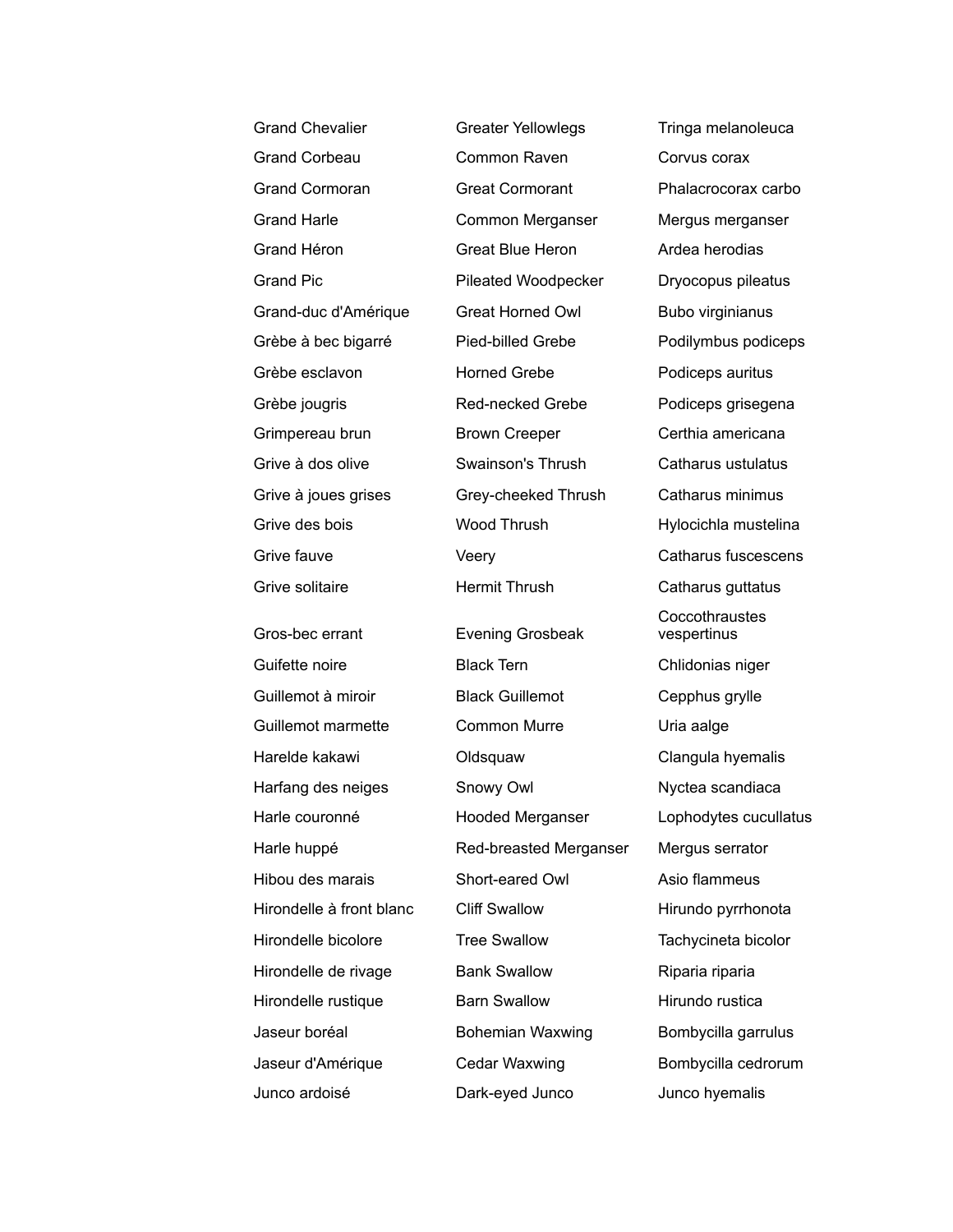| Labbe à longue queue       | Long-tailed Jaeger            | Stercorarius longicaudus      |
|----------------------------|-------------------------------|-------------------------------|
| Labbe parasite             | Parasitic Jaeger              | Stercorarius parasiticus      |
| Labbe pomarin              | Pomarine Jaeger               | Stercorarius pomarinus        |
| Lagopède des saules        | Willow Ptarmigan              | Lagopus lagopus               |
| Macreuse à front blanc     | Surf Scoter                   | Melanitta perspicillata       |
| Macreuse brune             | White-winged Scoter           | Melanitta fusca               |
| Macreuse noire             | <b>Black Scoter</b>           | Melanitta nigra               |
| Marouette de Caroline      | Sora                          | Porzana carolina              |
| Martin-pêcheur d'Amérique  | <b>Belted Kingfisher</b>      | Ceryle alcyon                 |
| Martinet ramoneur          | <b>Chimney Swift</b>          | Chaetura pelagica             |
| Mergule nain               | Dovekie                       | Alle alle                     |
| Merle d'Amérique           | American Robin                | Turdus migratorius            |
| Merlebleu de l'Est         | Eastern Bluebird              | Sialia sialis                 |
| Mésange à tête brune       | <b>Boreal Chickadee</b>       | Parus hudsonicus              |
| Mésange à tête noire       | <b>Black-capped Chickadee</b> | Parus atricapillus            |
| Mésangeai du Canada        | Gray Jay                      | Perisoreus canadensis         |
| Moineau domestique         | House Sparrow                 | Passer domesticus             |
| Moqueur chat               | Gray Catbird                  | Dumetella carolinensis        |
| Moqueur polyglotte         | Northern Mockingbird          | Mimus polyglottos             |
| Moqueur roux               | <b>Brown Thrasher</b>         | Toxostoma rufum               |
| Moucherolle à côtés olive  | Olive-sided Flycatcher        | Contopus borealis             |
| Moucherolle à ventre jaune | Yellow-bellied Flycatcher     | <b>Empidonax flaviventris</b> |
| Moucherolle des aulnes     | Alder Flycatcher              | Empidonax alnorum             |
| Moucherolle phébi          | Eastern Phoebe                | Sayornis phoebe               |
| Moucherolle tchébec        | Least Flycatcher              | Empidonax minimus             |
| Mouette blanche            | <b>Ivory Gull</b>             | Pagophila eburnea             |
| Mouette de Bonaparte       | <b>Bonaparte's Gull</b>       | Larus philadelphia            |
| Mouette de Sabine          | Sabine's Gull                 | Xema sabini                   |
| Mouette pygmée             | Little Gull                   | Larus minutus                 |
| Mouette tridactyle         | <b>Black-legged Kittiwake</b> | Rissa tridactyla              |
| Nyctale de Tengmalm        | <b>Boreal Owl</b>             | Aegolius funereus             |
| Oie des neiges             | Snow Goose                    | Chen caerulescens             |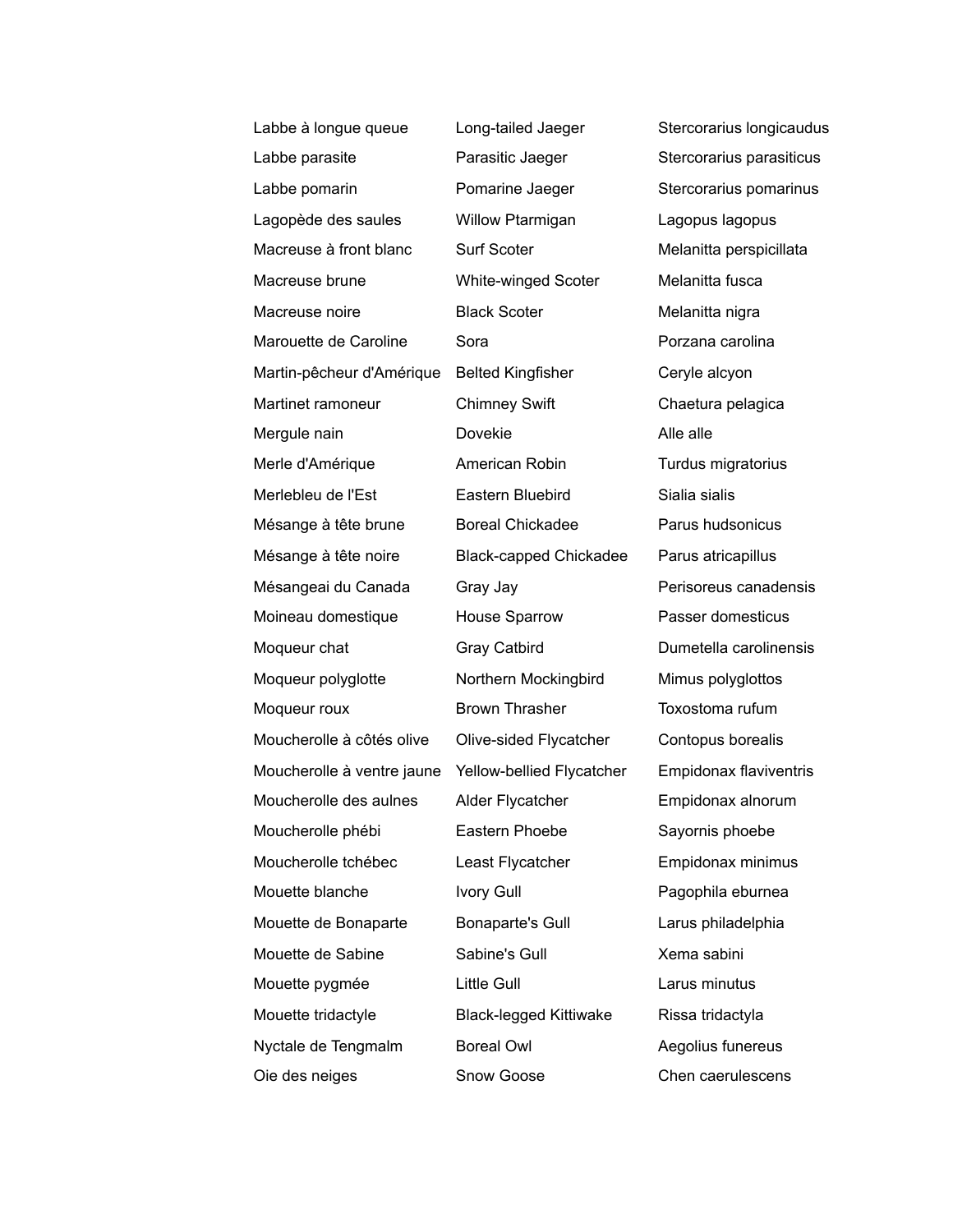| Oriole de Baltimore           | <b>Baltimore Oriole</b>                | Icterus galbula        |
|-------------------------------|----------------------------------------|------------------------|
| Paruline à calotte noire      | <b>Wilson's Warbler</b>                | Wilsonia pusilla       |
| Paruline à collier            | Northern Parula                        | Parula americana       |
| Paruline à couronne<br>rousse | Palm Warbler                           | Dendroica palmarum     |
| Paruline à croupion jaune     | <b>Yellow-rumped Warbler</b>           | Dendroica coronata     |
| Paruline à flancs marron      | <b>Chestnut-sided Warbler</b>          | Dendroica pensylvanica |
| Paruline à gorge noire        | <b>Black-throated Green</b><br>Warbler | Dendroica virens       |
| Paruline à gorge orangée      | <b>Blackburnian Warbler</b>            | Dendroica fusca        |
| Paruline à joues grises       | <b>Nashville Warbler</b>               | Vermivora ruficapilla  |
| Paruline à poitrine baie      | Bay-breasted Warbler                   | Dendroica castanea     |
| Paruline à tête cendrée       | Magnolia Warbler                       | Dendroica magnolia     |
| Paruline bleue                | <b>Black-throated Blue</b><br>Warbler  | Dendroica caerulescens |
| Paruline couronnée            | Ovenbird                               | Seiurus aurocapillus   |
| Paruline des ruisseaux        | Northern Waterthrush                   | Seiurus noveboracensis |
| Paruline du Canada            | Canada Warbler                         | Wilsonia canadensis    |
| Paruline flamboyante          | American Redstart                      | Setophaga ruticilla    |
| Paruline jaune                | <b>Yellow Warbler</b>                  | Dendroica petechia     |
| Paruline masquée              | Common Yellowthroat                    | Geothlypis trichas     |
| Paruline noir et blanc        | <b>Black-and-white Warbler</b>         | Mniotilta varia        |
| Paruline obscure              | <b>Tennessee Warbler</b>               | Vermivora peregrina    |
| Paruline rayée                | <b>Blackpoll Warbler</b>               | Dendroica striata      |
| Paruline tigrée               | Cape May Warbler                       | Dendroica tigrina      |
| Paruline triste               | Mourning Warbler                       | Oporornis philadelphia |
| Paruline verdâtre             | Orange-crowned Warbler                 | Vermivora celata       |
| Passerin indigo               | Indigo Bunting                         | Passerina cyanea       |
| Petit Chevalier               | Lesser Yellowlegs                      | Tringa flavipes        |
| Petit Fuligule                | Lesser Scaup                           | Aythya affinis         |
| <b>Petit Garrot</b>           | <b>Bufflehead</b>                      | Bucephala albeola      |
| Petit Pingouin                | Razorbill                              | Alca torda             |
| Petite Buse                   | <b>Broad-winged Hawk</b>               | Buteo platypterus      |
| Petite Nyctale                | Northern Saw-whet Owl                  | Aegolius acadicus      |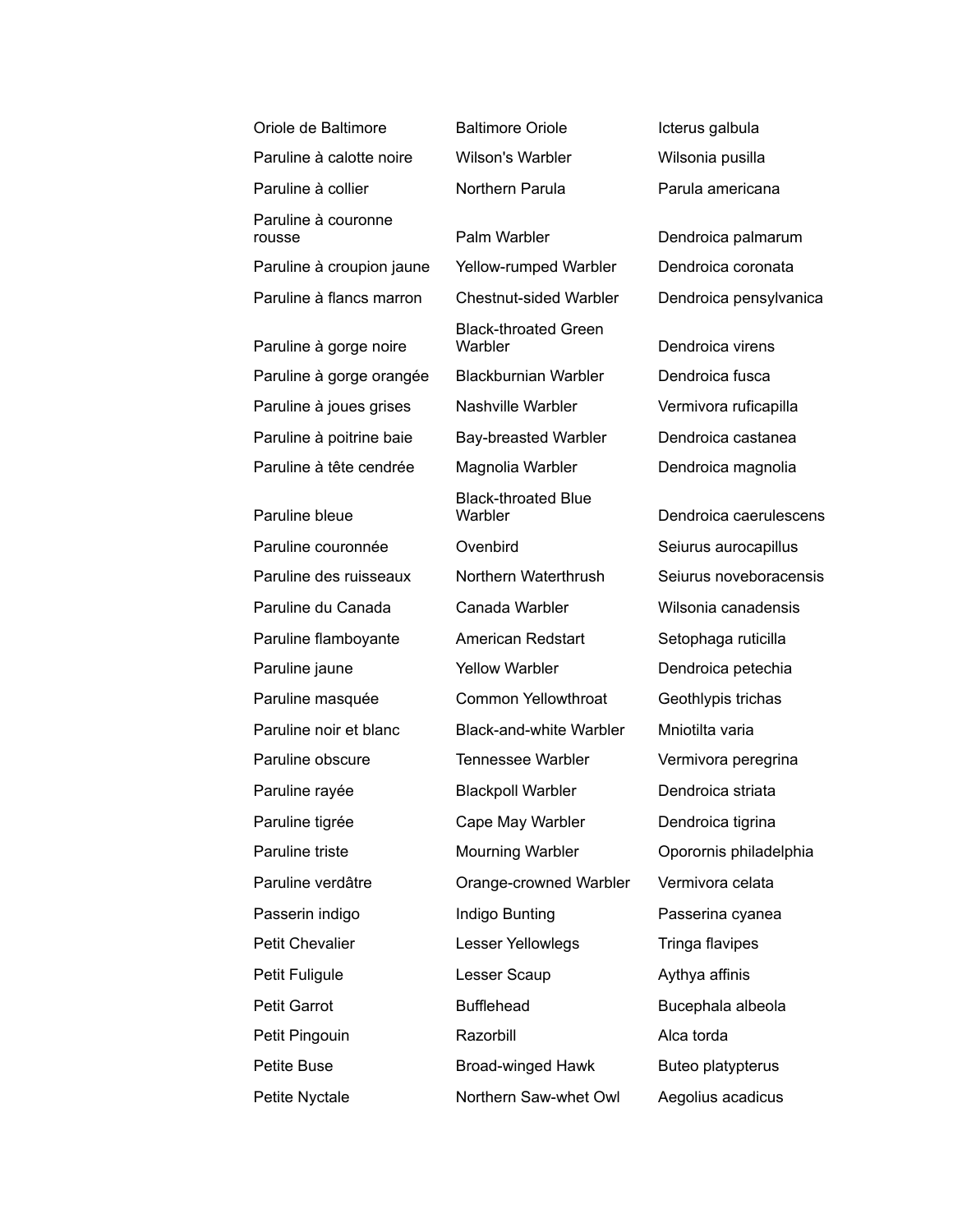| Phalarope à bec étroit      | Red-necked Phalarope           | Phalaropus lobatus                 |
|-----------------------------|--------------------------------|------------------------------------|
| Pic à dos noir              | <b>Black-backed Woodpecker</b> | Picoides arcticus                  |
| Pic chevelu                 | Hairy Woodpecker               | Picoides villosus                  |
| Pic flamboyant              | Northern Flicker               | Colaptes auratus                   |
| Pic maculé                  | Yellow-bellied Sapsucker       | Sphyrapicus varius                 |
| Pic mineur                  | Downy Woodpecker               | Picoides pubescens                 |
| Pic tridactyle              | Three-toed Woodpecker          | Picoides tridactylus               |
| Pie-grièche grise           | Northern Shrike                | Lanius excubitor                   |
| Pie-grièche migratrice      | Loggerhead Shrike              | Lanius Iudovicianus                |
| Pigeon biset                | <b>Rock Dove</b>               | Columba livia                      |
| Pioui de l'Est              | Eastern Wood-Pewee             | Contopus virens                    |
| Pipit d'Amérique            | American Pipit                 | Anthus rubescens                   |
| Plongeon catmarin           | Red-throated Loon              | Gavia stellata                     |
| Plongeon huard              | Common Loon                    | Gavia immer                        |
| Pluvier argenté             | <b>Black-bellied Plover</b>    | Pluvialis squatarola               |
| Pluvier bronzé              | Lesser Golden-Plover           | Pluvialis dominica                 |
| Pluvier kildir              | Killdeer                       | Charadrius vociferus               |
| Pluvier semipalmé           | Semipalmated Plover            | Charadrius<br>semipalmatus         |
| Puffin des Anglais          | Manx Shearwater                | Puffinus puffinus                  |
| Pygargue à tête blanche     | <b>Bald Eagle</b>              | <b>Haliaeetus</b><br>leucocephalus |
| Quiscale bronzé             | <b>Common Grackle</b>          | Quiscalus quiscula                 |
| Quiscale rouilleux          | <b>Rusty Blackbird</b>         | Euphagus carolinus                 |
| Roitelet à couronne dorée   | Golden-crowned Kinglet         | Regulus satrapa                    |
| Roitelet à couronne rubis   | Ruby-crowned Kinglet           | Regulus calendula                  |
| Roselin familier            | House Finch                    | Carpodacus mexicanus               |
| Roselin pourpré             | Purple Finch                   | Carpodacus purpureus               |
| Sarcelle à ailes bleues     | <b>Blue-winged Teal</b>        | Anas discors                       |
| Sarcelle d'hiver            | Green-winged Teal              | Anas crecca                        |
| Sittelle à poitrine blanche | White-breasted Nuthatch        | Sitta carolinensis                 |
| Sittelle à poitrine rousse  | Red-breasted Nuthatch          | Sitta canadensis                   |
| Sizerin blanchâtre          | Hoary Redpoll                  | Carduelis hornemanni               |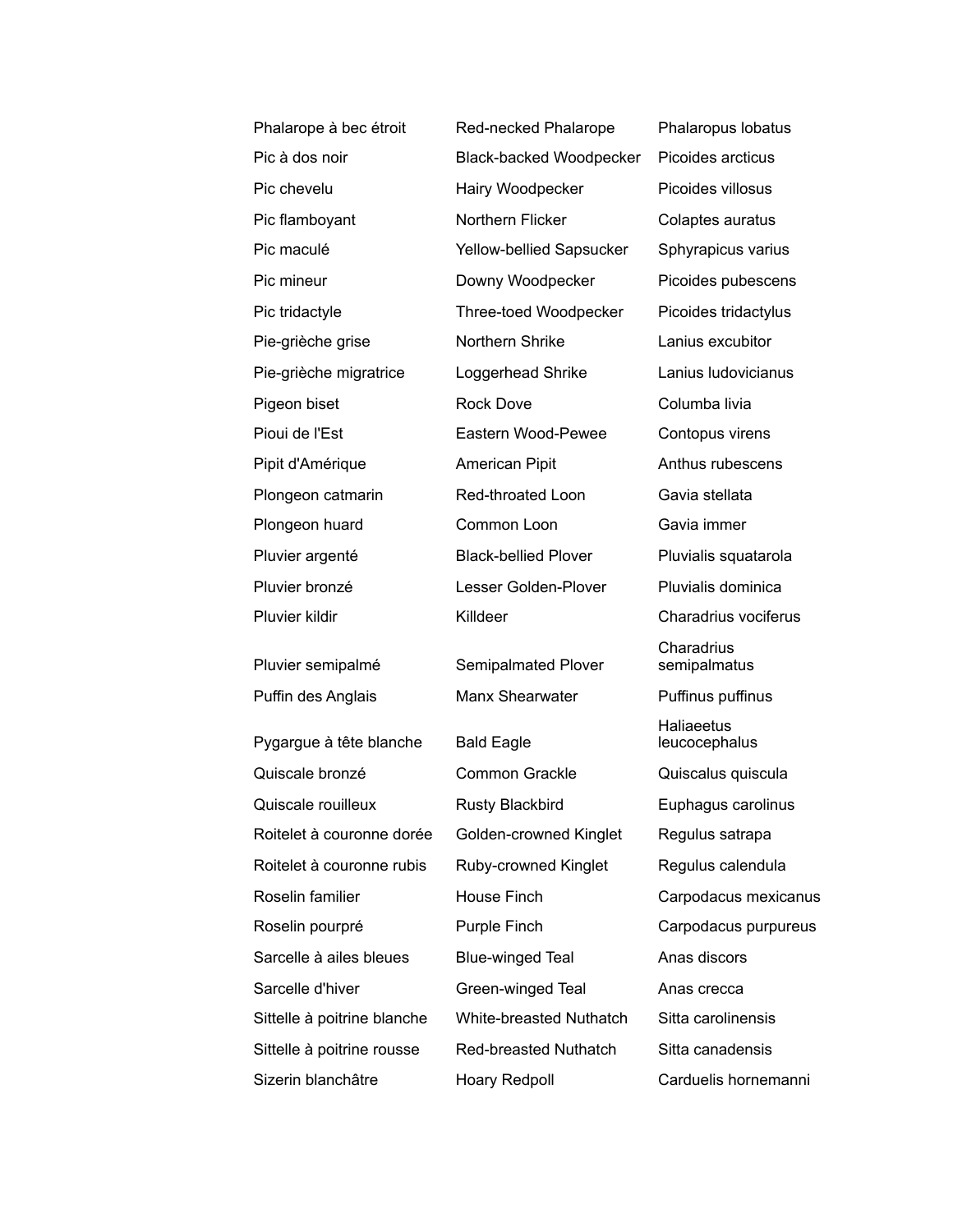| Sizerin flammé         | Common Redpoll              | Carduelis flammea         |
|------------------------|-----------------------------|---------------------------|
| Sterne arctique        | <b>Arctic Tern</b>          | Sterna paradisaea         |
| Sterne pierregarin     | Common Tern                 | Sterna hirundo            |
| Sturnelle des prés     | Eastern Meadowlark          | Sturnella magna           |
| Tangara écarlate       | <b>Scarlet Tanager</b>      | Piranga olivacea          |
| Tarin des pins         | Pine Siskin                 | Carduelis pinus           |
| Tétras du Canada       | <b>Spruce Grouse</b>        | Dendragapus<br>canadensis |
| Tournepierre à collier | <b>Ruddy Turnstone</b>      | Arenaria interpres        |
| Tourterelle triste     | <b>Mourning Dove</b>        | Zenaida macroura          |
| Troglodyte familier    | House Wren                  | Troglodytes aedon         |
| Troglodyte mignon      | Winter Wren                 | Troglodytes troglodytes   |
| Tyran tritri           | Eastern Kingbird            | Tyrannus tyrannus         |
| Urubu à tête rouge     | <b>Turkey Vulture</b>       | Cathartes aura            |
| Vacher à tête brune    | <b>Brown-headed Cowbird</b> | Molothrus ater            |
| Viréo à tête bleue     | <b>Solitary Vireo</b>       | Vireo solitarius          |
| Viréo aux yeux rouges  | Red-eyed Vireo              | Vireo olivaceus           |
| Viréo de Philadelphie  | Philadelphia Vireo          | Vireo philadelphicus      |
|                        |                             |                           |

**Reptiles**

**Vascular plants**

Couleuvre rayée Common Garter Snake Thamnophis sirtalis

Cakile edentula Ribes glandulosum Amelanchier arborea Argentina anserina Fragaria vesca Fragaria virginiana Prunus pensylvanica Rosa eglanteria Rubus idaeus Sanguisorba canadensis Sibbaldiopsis tridentata Spiraea alba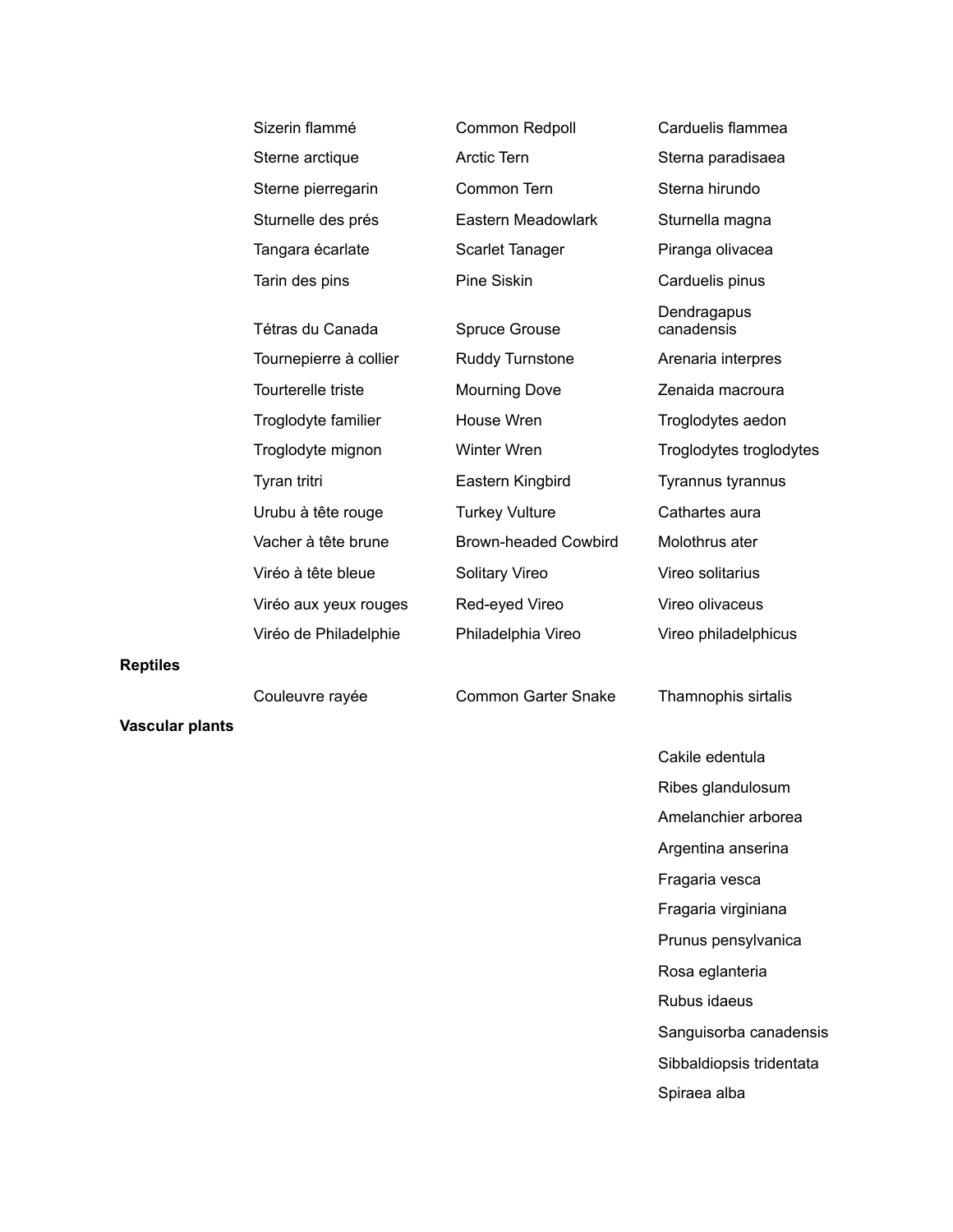Lathyrus japonicus Vicia cracca Oxalis montana Acer pensylvanicum Acer spicatum Viola septentrionalis Oenothera biennis Oenothera parviflora Aralia hispida Ligusticum scothicum Cornus canadensis Chimaphila umbellata Monotropa hypopithys Orthilia secunda Pyrola asarifolia Pyrola elliptica Arctostaphylos uva-ursi Chamaedaphne calyculata Epigaea repens Gaultheria hispidula Kalmia angustifolia Ledum groenlandicum Vaccinium angustifolium Vaccinium macrocarpon Vaccinium vitis-idaea Glaux maritima Primula laurentiana Trientalis borealis Limonium carolinianum Calystegia sepium Lappula squarrosa Mertensia maritima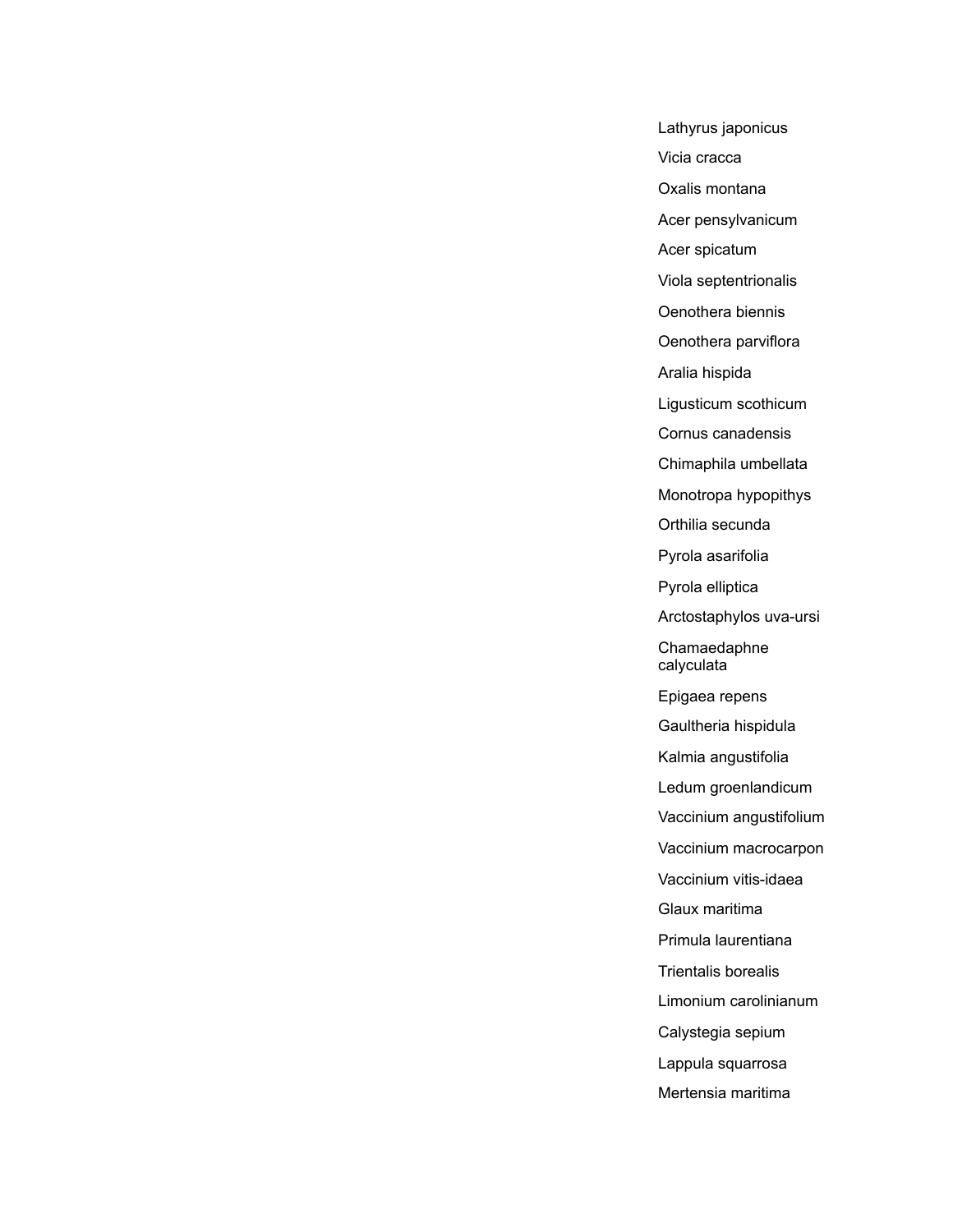Linaria vulgaris Melampyrum lineare Plantago major Plantago maritima Galium triflorum Diervilla lonicera Linnaea borealis Sambucus racemosa **Campanula** rapunculoides Campanula rotundifolia Achillea millefolium Anaphalis margaritacea Arctium minus Artemisia vulgaris Aster acuminatus Equisetum arvense Equisetum hyemale Lycopodium annotinum Lycopodium clavatum Lycopodium obscurum Lycopodium tristachyum Dryopteris carthusiana Polypodium virginianum Taxus canadensis Abies balsamea Juniperus communis Picea abies Picea mariana Pinus banksiana Pinus strobus Thuja occidentalis Triglochin maritimum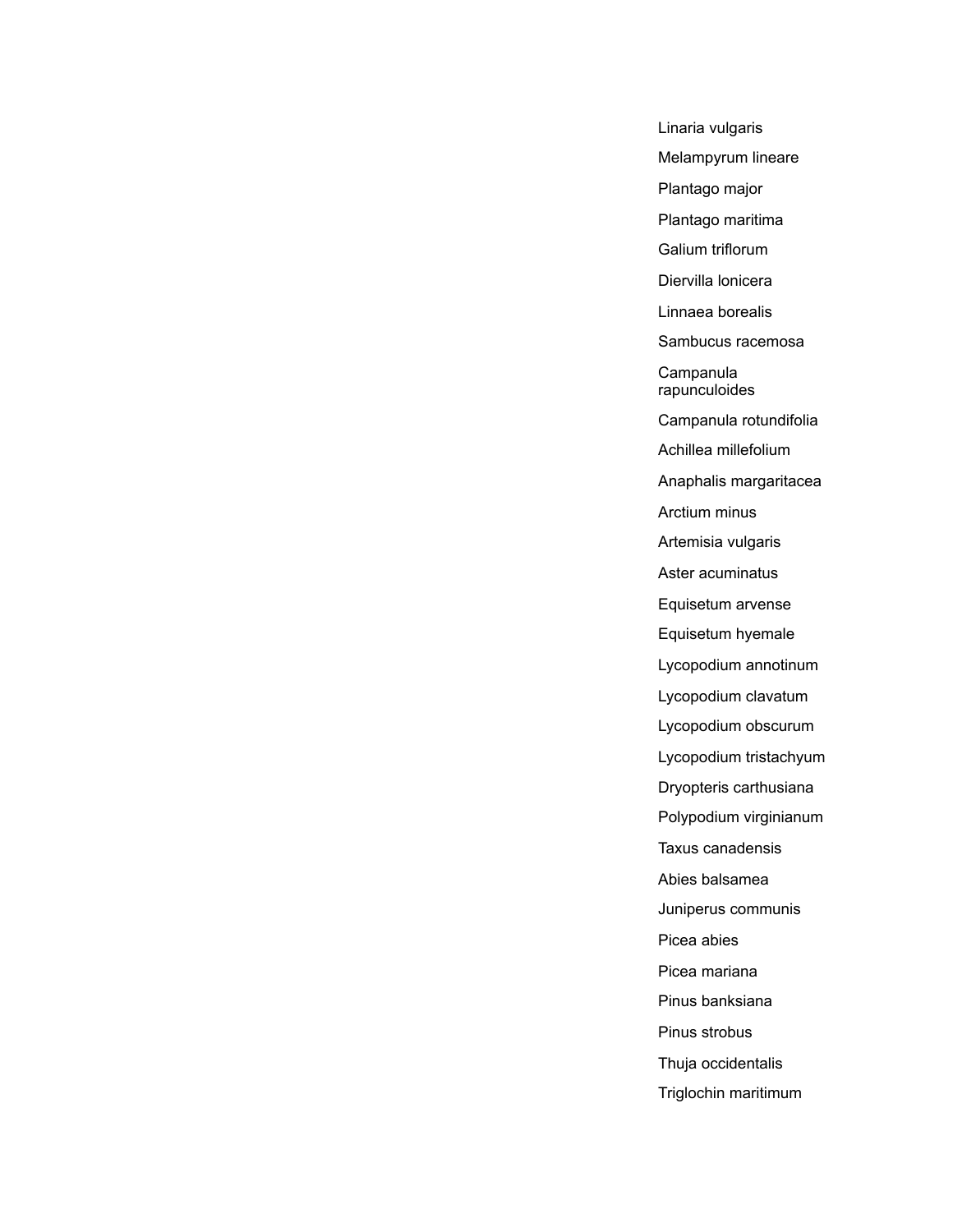Agrostis stolonifera Bromus ciliatus Danthonia spicata Elytrigia repens Festuca rubra Leymus mollis Phleum pratense Poa compressa Poa eminens Poa pratensis Puccinellia ambigua Spartina alterniflora Spartina patens Spartina pectinata Carex aenea Carex bigelowii Carex deflexa Carex glacialis Carex houghtoniana Carex interior Carex paleacea Eleocharis halophila Eleocharis parvula **Schoenoplectus** pungens Juncus balticus Clintonia borealis Erythronium americanum

Maianthemum canadense

Maianthemum racemosum

Maianthemum stellatum

Streptopus roseus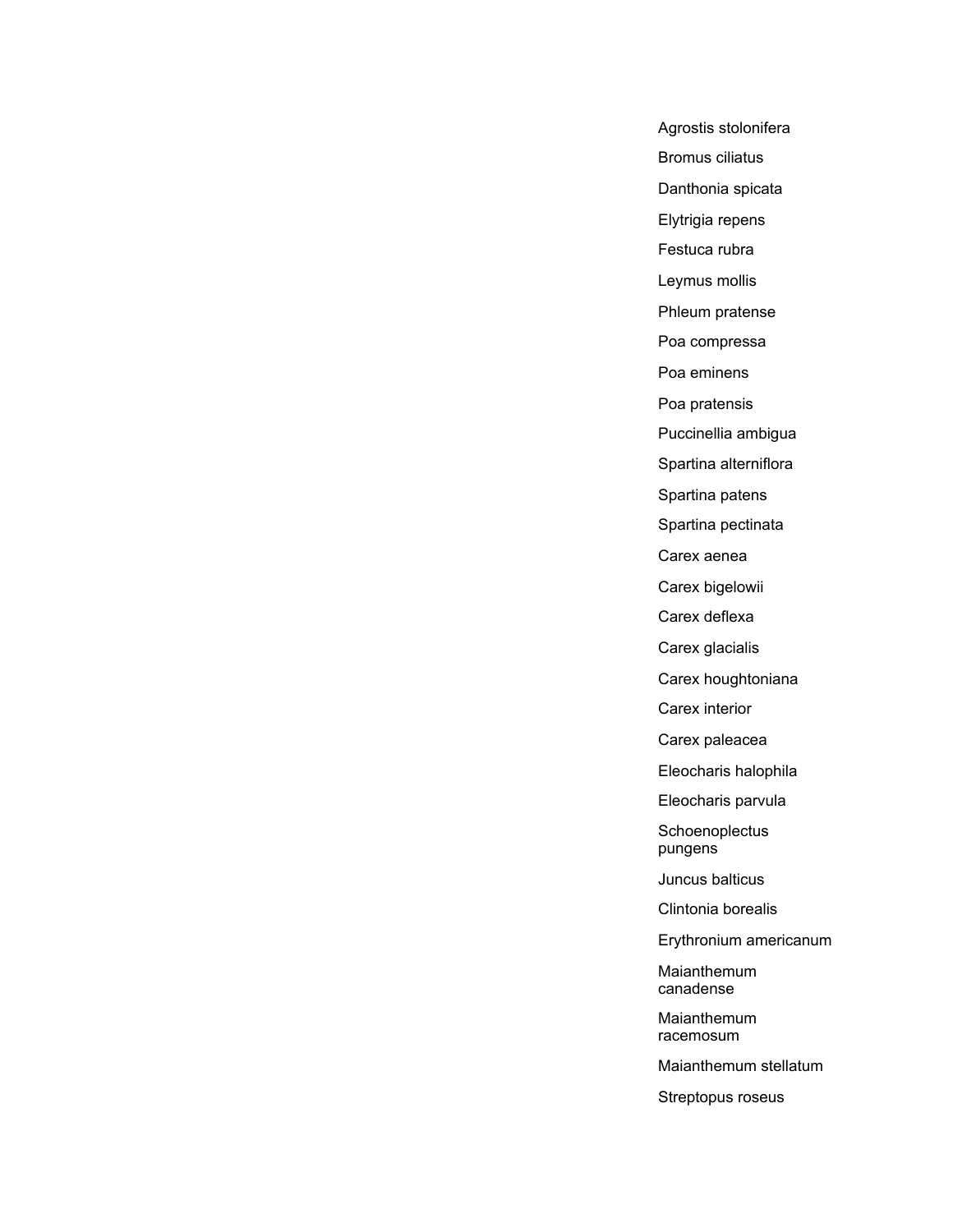Trillium undulatum Zigadenus elegans Ranunculus cymbalaria Brassica nigra Huperzia lucidula Lycopodium complanatum Botrychium matricariifolium Pteridium aquilinum Juniperus horizontalis Picea glauca Pinus resinosa Zostera marina Agrostis perennans Iris setosa Cypripedium acaule Platanthera hookeri Populus balsamifera Populus tremuloides Salix discolor Salix lucida Comptonia peregrina Myrica gale Alnus incana Alnus viridis Polygonum convolvulus Atriplex patula Spergularia canadensis Larix laricina Stellaria humifusa Betula papyrifera Salicornia maritima